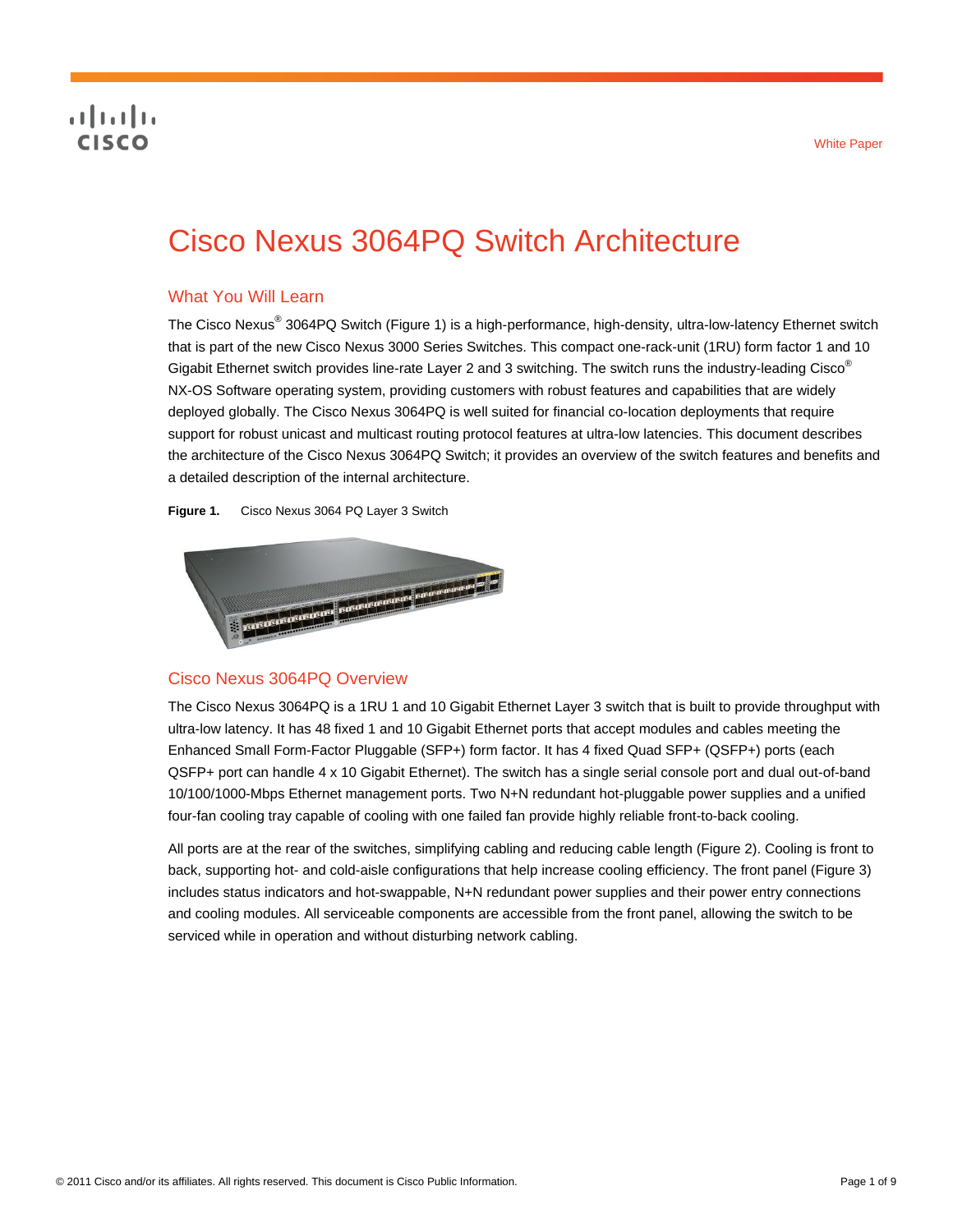

**Figure 3.** Cisco Nexus 3064PQ Front Panel



The Cisco Nexus 3064PQ is equipped with 4 QSFP+ ports and 4 fixed QSFP+ ports (Figure 4). Refer to the Cisco Nexus 3000 Series data sheet for information about supported optics.





#### Cisco Nexus 3064PQ Features

The Cisco Nexus 3064PQ is the first switch in the Cisco 3000 Series of high-performance, high-density, ultra-lowlatency Ethernet switches providing 64 ports of 10 Gigabit Ethernet line-rate connectivity. The switch offers these features: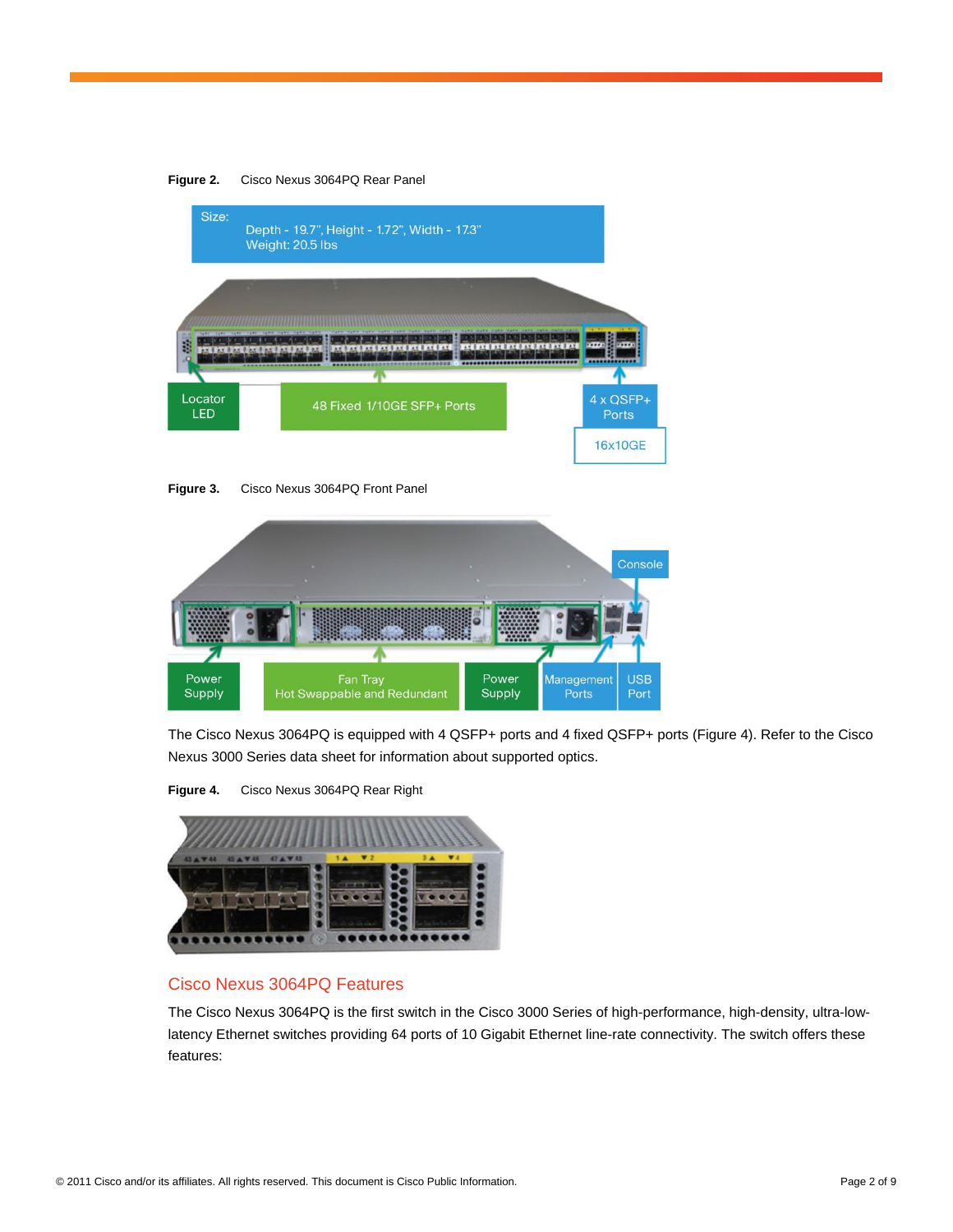- High density and high availability: The Cisco Nexus 3064PQ provides 48 1/10-Gbps ports and 16 x 10-Gbps ports in 1RU. The Cisco Nexus 3000 Series is designed with redundant and hot-swappable power supply and fan modules that can be accessed from the front panel, where status lights offer an at-a-glance view of switch operation. The fan tray includes four fans and can function properly with one failed fan and one failed power supply and is hot swappable. To support efficient data center hot- and cold-aisle designs, front-toback cooling is used for consistency with server designs. The switch supports graceful restart helper within Open Shortest Path First (OSPF), Enhanced Interior Gateway Routing Protocol (EIGRP), and Border Gateway Protocol (BGP).
- Nonblocking line-rate performance: All the 10 Gigabit Ethernet ports in the Cisco Nexus 3000 Series can handle packet flows at wire speed. The Cisco Nexus 3064PQ can have 48 Ethernet ports at 10 Gbps and 16 ports at 10 Gbps sending packets simultaneously without any effect on performance, offering true 1.28 terabits per second (Tbps) of bidirectional bandwidth, with more than 950 million packet per second (mpps).
- Ultra-low latency: The cut-through switching technology used within a switch-on-a-chip architecture of the Cisco Nexus 3000 Series enables the product to offer an ultra-low latency. The ultra-low latency on the Cisco Nexus 3000 Series together with a dedicated buffer per port and dynamic shared buffer make the Cisco Nexus 3000 Series platform the best choice for ultra-latency-sensitive environments.
- Shared buffer architecture: The Cisco Nexus 3064PQ has 9 MB of buffer space, including a per-port and dynamically allocated shared buffer.
- Separate egress queues for unicast and multicast traffic: The Cisco Nexus 3064PQ increases the number of egress groups by supporting 12 queues: 8 egress unicast and 4 egress multicast queues configurable in 8 quality-of-service (QoS) groups.
- Weighted Random Early Detection (WRED): Random Early Detection is a congestion avoidance mechanism that takes advantage of TCP's congestion control mechanism. By randomly dropping packets prior to periods of high congestion, Random Early Detection tells the packet source to decrease its transmission rate. Assuming that the packet source is using TCP, it will decrease its transmission rate until all the packets reach their destinations, indicating that the congestion is cleared. WRED is useful on any output interface where you expect to have congestion. Congestion avoidance is configurable with WRED on egress network-QoS policy maps on the Cisco Nexus 3064PQ. By default, tail-drop is the congestion control mechanism.
- Explicit congestion notification (ECN) marking: ECN is an extension to TCP/IP defined in RFC 3168. ECN allows end-to-end notification of network congestion without dropping packets and is used on WRED thresholds. Traditionally, TCP detects network congestion by observing dropped packets. When congestion is detected, the TCP sender takes action by controlling the flow of traffic. However, dropped packets can sometimes lead to long TCP timeouts and consequent loss of throughput. The Cisco Nexus 3000 Series can set a mark in the IP header, instead of dropping a packet, to signal impending congestion. The receiver of the packet echoes the congestion indicator to the sender, which must respond as though congestion had been indicated by packet drops.
- Robust Layer 3 mode: The Cisco Nexus 3000 Series can operate in Layer 3 mode without any hardware add-on. It has a comprehensive Layer 3 feature set that includes full BGP support along with many other features. For more information, see the Cisco Nexus 3000 Series data sheet.
- Multicast: Protocol-Independent Multicast Sparse Mode (PIM-SM), PIM source-specific multicast (PIM-SSM), and Multicast Source Discovery Protocol (MSDP) multicast protocols are supported. The switch can forward multicast traffic at line rate on all 64 10 Gigabit Ethernet ports. Multicast packets are replicated in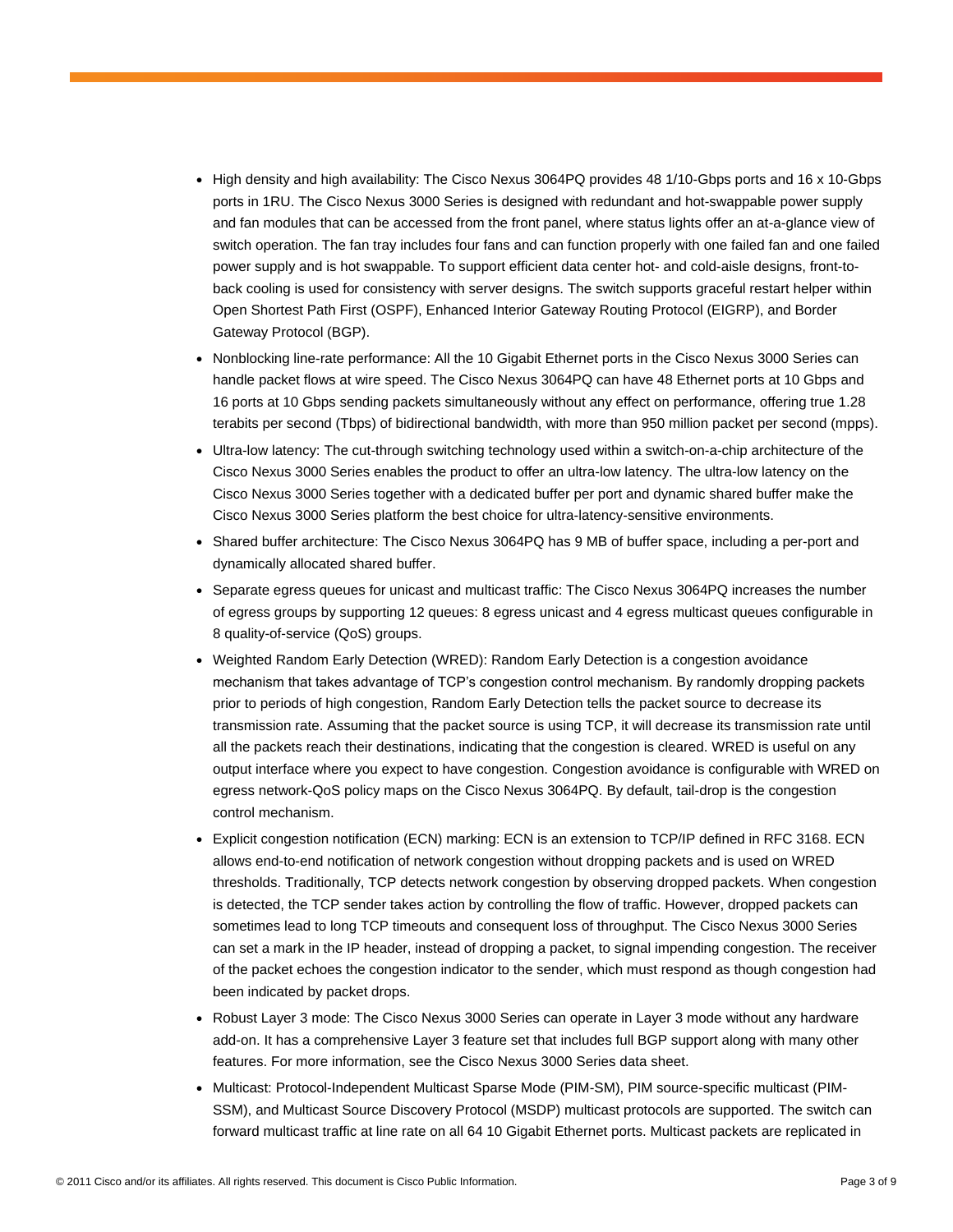hardware. When a Layer 2 lookup returns a hit, the packet is forwarded based on the destination MAC address in the Layer 2 multicast table. Next, if the lookup result points to an entry in the Layer 3 IP multicast table, the packet is replicated at the egress ports and VLANs referred to by the table. When the switch receives an IP multicast packet with a group address not yet learned by the switch, the link-local unknown multicast packets are flooded within the source VLAN. By default, the Cisco Nexus 3000 Series Switches will distribute (S, G) PIM joins among ECMP paths. Non-link-local unknown multicast packets will be dropped in hardware without any effect on performance.

#### Cisco Nexus 3064PQ Architecture

The Cisco Nexus 3000 Series control plane runs Cisco NX-OS Software on a dual-core 1.86-GHz Intel Arrandale processor with 4 GB of DDR 3 RAM. The supervisor complex is connected to the data plane in-band through two internal ports running 1-Gbps Ethernet (1 Gbps for each direction), and the system is managed in-band, or through the out-of-band 10/100/1000-Mbps management ports.

Table 1 summarizes the control-plane specifications.

| <b>Component</b>            | <b>Specification</b>                                                                                                                                            |  |
|-----------------------------|-----------------------------------------------------------------------------------------------------------------------------------------------------------------|--|
| <b>CPU</b>                  | 1.86 GHz Intel Arrandale processor (dual core)                                                                                                                  |  |
| <b>DRAM</b>                 | 4 GB of DD3 in 2 DIMM slots                                                                                                                                     |  |
| <b>Persistent disk</b>      | 2 GB of embedded USB (eUSB) flash memory for base system storage                                                                                                |  |
| <b>NVRAM</b>                | 16 MB to store syslog, licensing information, and reset reason                                                                                                  |  |
| On-board fault log          | 512 MB of flash memory to store hardware-related fault and reset reasons                                                                                        |  |
| Boot and BIOS flash memory  | 64 MB to store upgradable and golden images                                                                                                                     |  |
| <b>Management interface</b> | RS-232 console port and two 10/100/1000BASE-T management ports: mgmt0 and mgmt1; 1 external<br>USB flash port can be used for updating the system configuration |  |

|  | Table 1. |  | <b>Control Plane Specifications</b> |
|--|----------|--|-------------------------------------|
|--|----------|--|-------------------------------------|

The Cisco Nexus 3000 Series is implemented with a switch-on-a-chip design. Figure 5 shows the connectivity between the components of the Cisco Nexus 3064PQ.



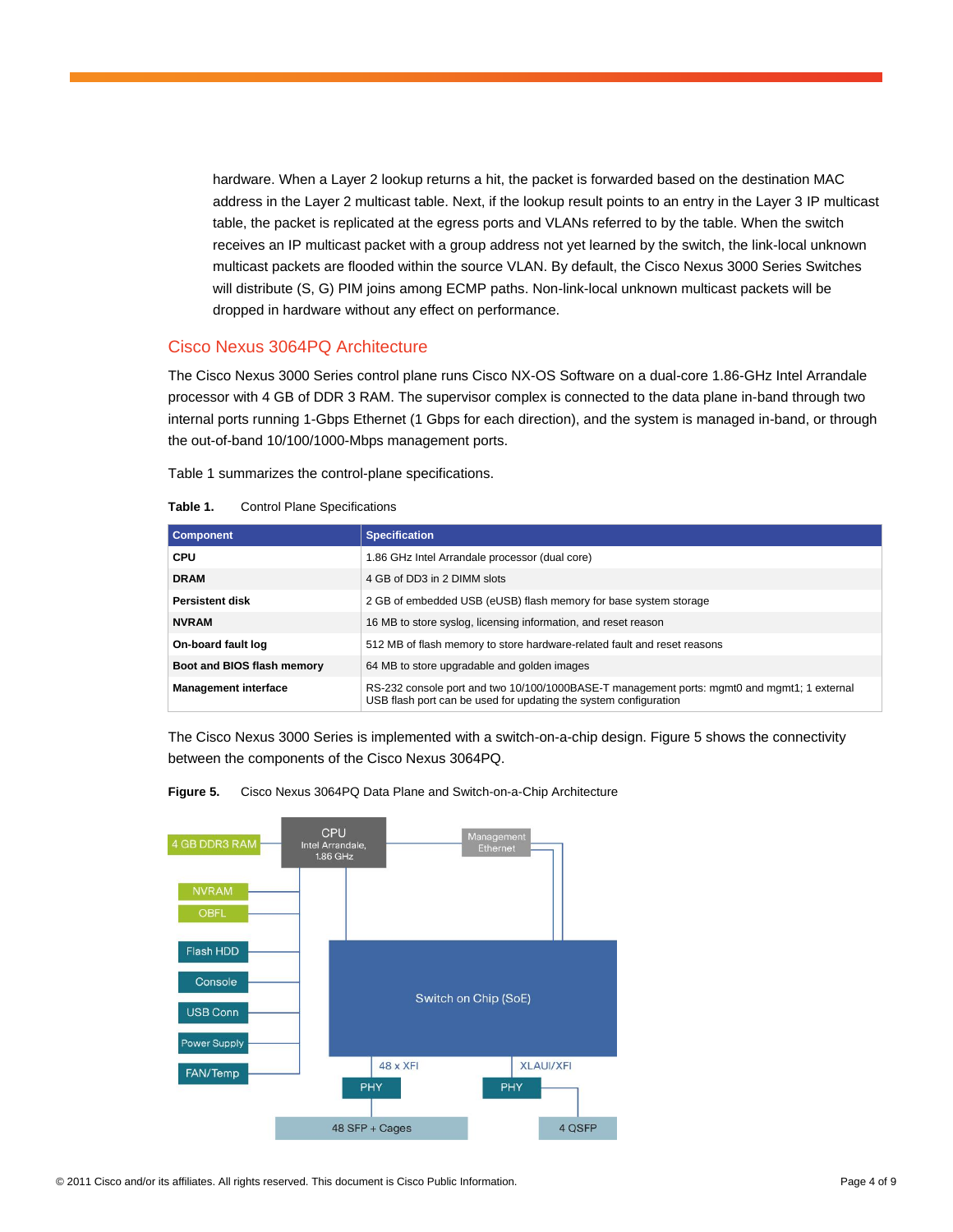#### Cisco Nexus 3064PQ Switch-on-a-Chip Forwarding

A Queuing Engine (QE) allocates the buffer dynamically as needed (Figure 6). The buffering details are discussed in the next section.



**Figure 6.** Cisco Nexus 3000 Switch-on-a-Chip Packet Flow

The switch-on-chip design allows a low-latency bypass mode. The ingress flow is responsible for most of the switch features such as VLAN assignment and Layer 2 and 3 table lookups. In essence, the ingress flow component makes the forwarding decision.

The parser engine parses the incoming packets and extracts the fields required. Then the Layer 2 and 3 lookup search module looks up the fields extracted by the parser. For Layer 2 traffic, VLAN assignment is performed for untagged packets using a port-based table. A tagged packet has a VLAN ID from the packet.

The next step is the learning phase: the source MAC address is learned in the hardware for the given VLAN. Depending on the destination MAC lookup result, the packet can be forwarded to a destination, to the Layer 3 processing engine, or to the CPU, or it can be flooded to all members of a VLAN. For Layer 3, the packet arrives at the Layer 3 processing engine, and the source IP address is looked up in the Layer 3 table. The destination IP address is looked up and indexed in the next-hop table, which lists the outgoing interface and the destination MAC address. The outgoing interface provides an index in the Layer 3 interface table that supplies the source MAC address and the VLAN. When the packet leaves the queuing engine, this information is used to rewrite the packet after it has been parsed; then it is forwarded out of the egress interface. The learning and aging rates and takes full advantage of the switch-on-a-chip architecture. Also, with this implementation, the 128,000-entry MAC address table will not cause any significant CPU overhead.

The packet flows receives admission checks (Figure 7). Depending on the amount of buffer space available in the Queuing Engine, the packet will be stored in the reserved per-port per-queue buffer or in the dynamic shared buffer space. These components are part of the shared buffer. The queuing, replication, or WRED and ECN process takes place in the admission control component. Then the packets are sent to the queue for scheduling. For packet replication, the decision occurs on the egress admission control module; 64 bytes of overhead will be added if replication is needed. The replication will occur in the Queuing Engine, as the packets are being placed in queues for scheduling.

Cisco Nexus 3000 Switch on Chip (SoE)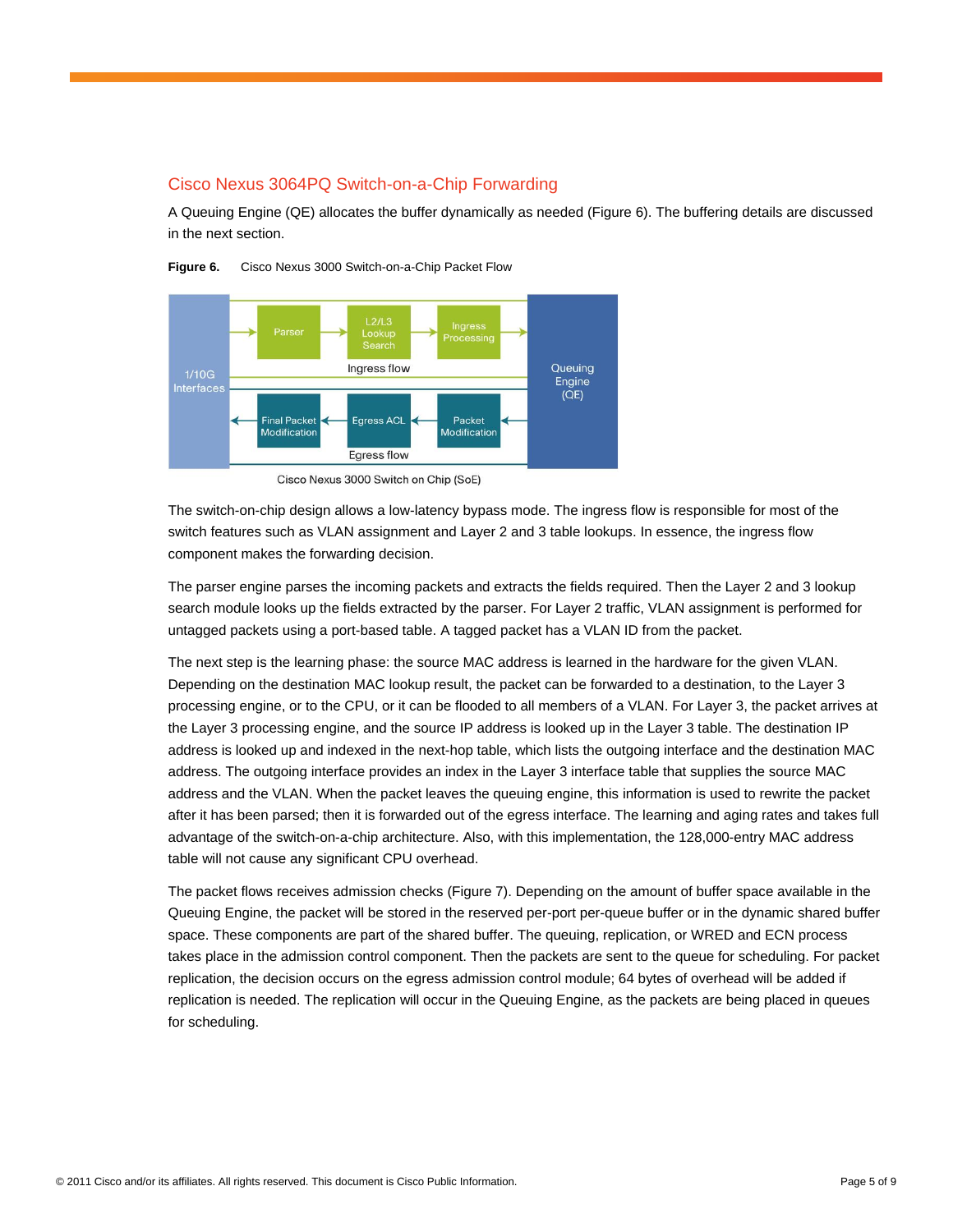

#### **Figure 7.** Packet Flow to the Queuing Engine



# Cisco Nexus 3000 Series Queuing Engine: Buffering and QoS

Each Cisco Nexus 3000 Series interface is supplied with a buffer block that resides in the queuing engine (Figure 8). The buffer block has a per-port dedicated and a dynamic shared buffer pool, with a total of 9 MB of buffer space for the platform. There are eight unicast queues and four multicast queues per port, with multilevel scheduling per port and per-group, using a deficit round-robin mechanism. The buffer repartition is shared, and buffer limits can be set per port and per queue. The queuing engine provides ingress and egress admission control for packets. At ingress flow control and admission check, the packets are stored based on the space reserved per port, the reserved headroom, or dynamic need. At egress, packet queuing, replication, and WRED and ECN are stored based on the space reserved per port, the reserved headroom, or dynamic need.



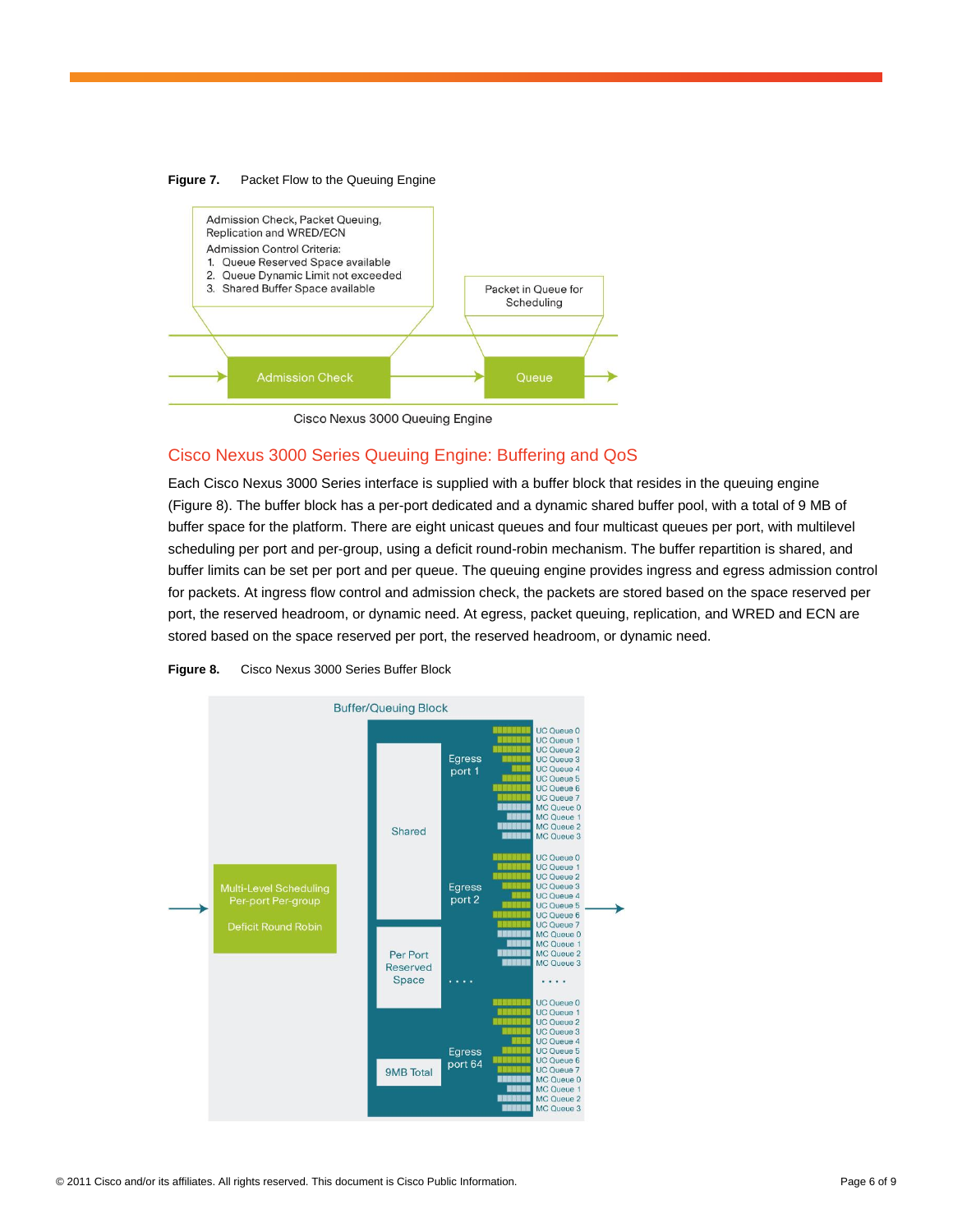The main QoS functions consist of the following:

- Traffic classification (ingress)
- Marking: class of service (CoS) or Differentiated Services Code Point (DCSP) (ingress)
- Maximum transmission unit (MTU) checking (ingress)
- Congestion management (ingress and egress)
- Queuing and scheduling (ingress and egress)
- Link bandwidth management (egress)
- WRED (egress)
- $\bullet$  ECN (egress)

In the Cisco Nexus 3000 Series, all data path and QoS system resources can be configured on a system-class basis. The QoS configuration uses the Cisco NX-OS command-line interface (CLI) with three QoS types: QoS, network-QoS, and queuing.

#### Traffic Classification

The first step in QoS processing consists of classifying the incoming packet so that it can be associated with a system class. This classification information will be carried from ingress to egress and will be used for all the QoS processing. The classification can be based on the CoS or DSCP bits of the incoming packet or on user-defined QoS access control lists (ACLs) that match Layer 2, 3, and 4 information. Alternatively the Cisco Nexus 3000 Series allows the user to set a default CoS value for an interface, and classification then is performed based on the marked IEEE 802.1p value.

#### CoS and DSCP Marking

The Cisco Nexus 3064PQ can mark IEEE 802.1p (CoS) bits or DSCP bits in the IP header. This function can be applied either on ingress or egress and is performed by the forwarding controller block of the unified port controller (UPC).

#### **MTU**

The Cisco Nexus 3000 Series Switches are next-generation high-performance Ethernet switches that enable multiple types of traffic: unicast and multicast at high performance with ultra-low latency, transmitted through the same interfaces. Each traffic class can have different MTU requirements in the range of 1518 to 9216 bytes. Consequently, the MTU setting needs to be per system class, and not per interface, because multiple traffic classes share the same physical interface. When operating as Layer 2 switches, the Cisco Nexus 3000 Series supports per-system-class MTU for Layer 2, and per-interface MTU for Layer 3.

#### Congestion Management

Each interface of the Cisco Nexus 3000 Series has 8 QoS groups, with 12 queues: 8 egress unicast queues and 4 egress multicast queues. Deficit Weighted Round Robin (DWRR) decrements the proxy queue at a programmable rate. When the proxy queue reaches a threshold that indicates congestion, ECN marking is performed so that the receiver of the packet echoes the congestion indication to the sender, which must respond as though congestion had been indicated by packet drops.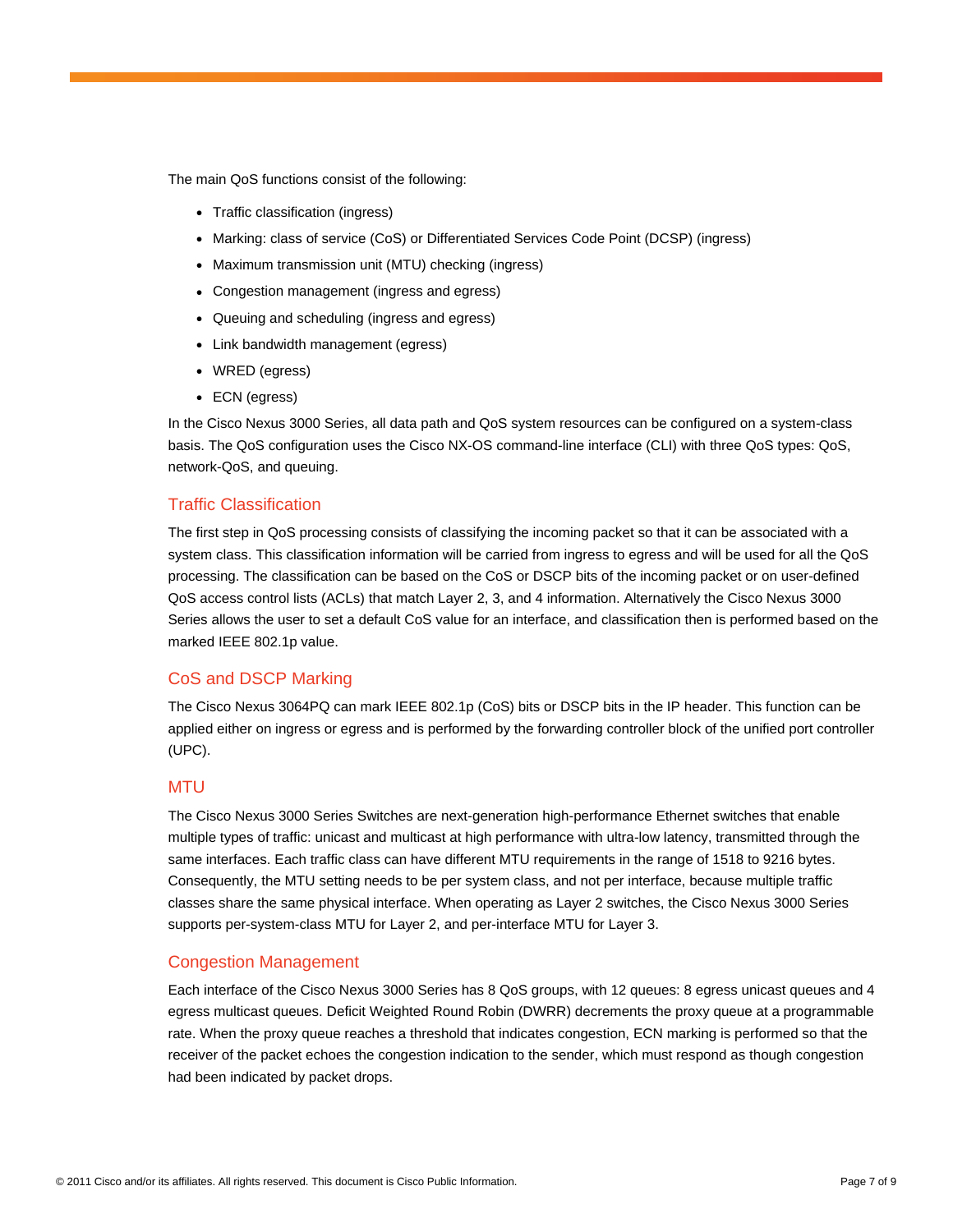# Queuing and Scheduling

The Cisco Nexus 3064PQ uses an input queuing system architecture to meet high-performance and high-density requirements. The architecture implements both ingress and egress queues. The Cisco Nexus 3064PQ does not provide the same virtual output queuing (VOQ) as performed on Cisco Nexus 5000 Series Switches. Buffering occurs at the end of the ingress admission process. By the time the packet reaches the end of the ingress admission process, the egress port information is already known and resolved. The buffering occurs based on the egress port and the internal priority (QoS group) and the traffic type (unicast or multicast). This process can be compared with VOQ. On egress, there are 12 queues for each interface: 8 egress queues for unicast, and 4 egress queues for multicast.

# Link Bandwidth Management

The Cisco Nexus 3064PQ implements 12 egress queues for each interface, with an egress queue corresponding to a system class for unicast or multicast. The 8 QoS groups share the same link bandwidth, and the user can set the desired bandwidth for each egress queue through the Cisco NX-OS CLI. DWRR is scheduled between the egress queues. In DWRR, each queue is assigned a scheduling weight, and the bandwidth of each port is shared according to the weight.

#### WRED

Random Early Detection is a congestion avoidance mechanism that takes advantage of TCP's congestion control mechanism. By randomly dropping packets prior to periods of high congestion, Random Early Detection tells the packet source to decrease its transmission rate. Assuming that the packet source is using TCP, it will decrease its transmission rate until all the packets reach their destinations, indicating that the congestion is cleared. WRED is useful on any output interface where you expect to have congestion. Congestion avoidance is configurable with WRED on egress network-QoS policy maps on the Cisco Nexus 3064PQ. By default, tail-drop is the congestion control mechanism.

# ECN Marking

ECN is an extension to TCP/IP defined in RFC 3168. ECN allows end-to-end notification of network congestion without dropping packets. Traditionally, TCP detects network congestion by observing dropped packets. When congestion is detected, the TCP sender takes action by controlling the flow of traffic. However, dropped packets can sometimes lead to long TCP timeouts and consequent loss of throughput. The Cisco Nexus 3000 Series can set a mark in the IP header, instead of dropping a packet, to signal impending congestion. The receiver of the packet echoes the congestion indicator to the sender, which must respond as though congestion had been indicated by packet drops.

#### **Conclusion**

Cisco designed the Cisco Nexus 3000 Series to extend the industry-leading versatility of the Cisco Nexus Family to provide ultra-low-latency, 10 and 40 Gigabit Ethernet data center-class switches with a full and robust Layer 3 built into the switches. The ASICs allow an ultra-low-latency bypass mode, while retaining a comprehensive Cisco NX-OS feature set.

# For More Information

- Cisco Nexus 3000 Series Switches:<http://www.cisco.com/go/nexus3000>
- Cisco NX-OS Software:<http://www.cisco.com/go/nxos>